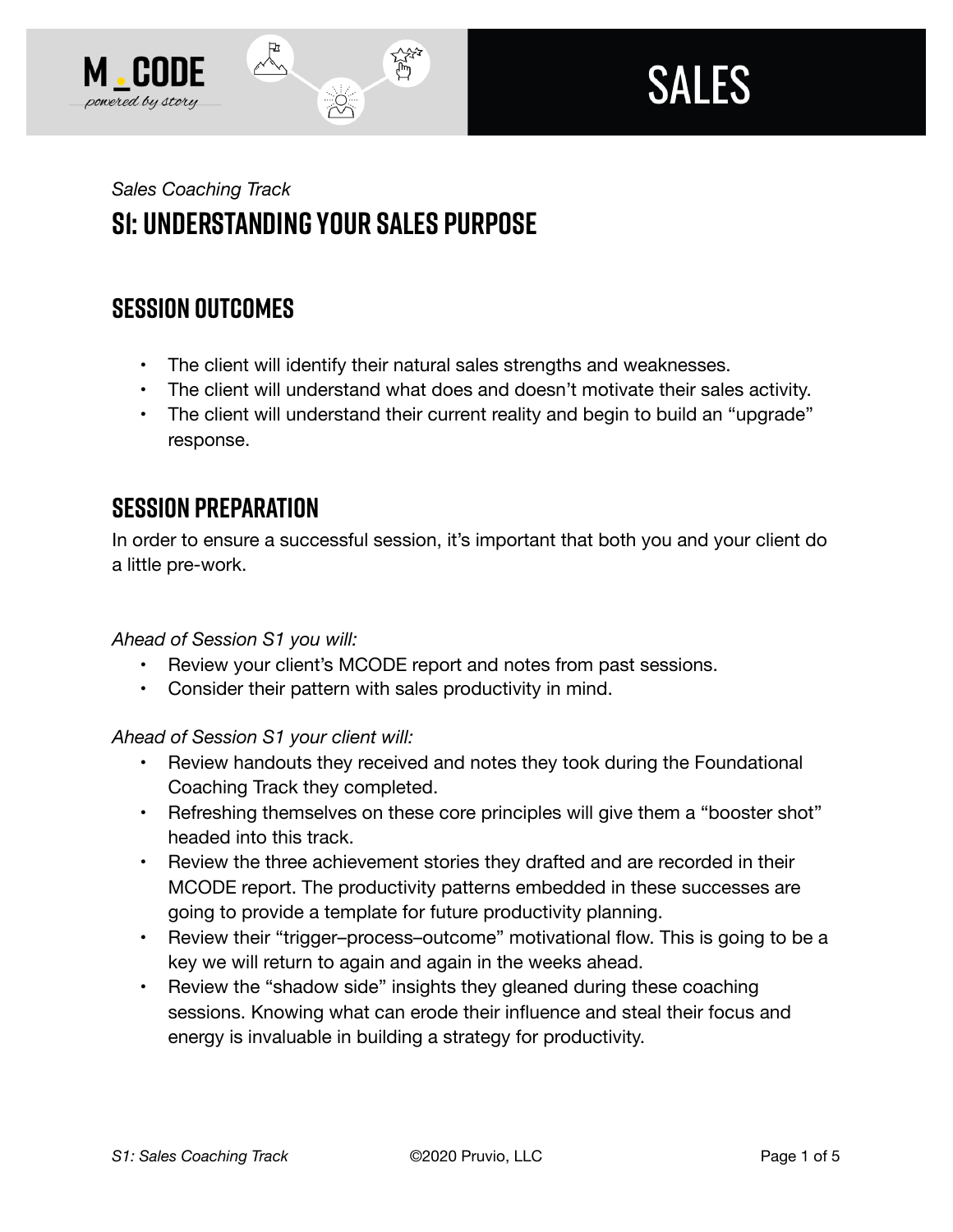# **Communication**

One week ahead of the appointment send an email message similar to this to your client:

*Greetings \_\_\_\_\_\_\_\_,* 

*I'm looking forward to connecting again with you in this first session of the "Becoming a Best Seller Sales Track." Our initial coaching session is scheduled on \_\_\_\_\_\_ at \_\_\_\_\_\_ [via Zoom (the*  link is here) or face to face at (address)]. While this begins a new series of coaching *engagements centered on sales we will be building on progress we made in our time together working through the Foundations Coaching Series.* 

*Our focus for the upcoming Best Seller Track (S1) will be building exploring the difference between extrinsic and intrinsic motivation.* 

*The most recent research on motivation in salespersons indicates that intrinsic motivation (motivation from the inside-out) is more positively associated with working hard, working smart, and salesperson performance than extrinsic (being motivated by the outside-in) motivation. In this track, we will help you leverage your intrinsic motivation based on your MODE results. I look forward to working with you on enhancing your sales abilities based on your motivation code themes. In advance of our first session, I would like you to read this brief article on unexpected sources of sales motivation:* 

*https://www.forbes.com/sites/lisaearlemcleod/2020/04/10/new-research-reveals-unexpectedsource-of-sales-motivation/#658a17e53aa9* 

*To gain the most from Session S1 I also suggest you work through the following preparations:* 

- *Review handouts you received and notes you took during the Foundational Coaching Track you completed.*
- *Refreshing yourself on these core principles will give you a "booster shot" headed into this track.*
- *Review the three achievement stories you drafted and are recorded in your MCODE report. The productivity patterns embedded in these successes are going to provide a template for future productivity planning.*
- *Review your "trigger–process–outcome" motivational flow. This is going to be a key we will return to again and again in the weeks ahead.*
- *Review the "shadow side" insights you gleaned during these coaching sessions. Knowing what can erode your influence and steal your focus and energy is invaluable in building a strategy for productivity.*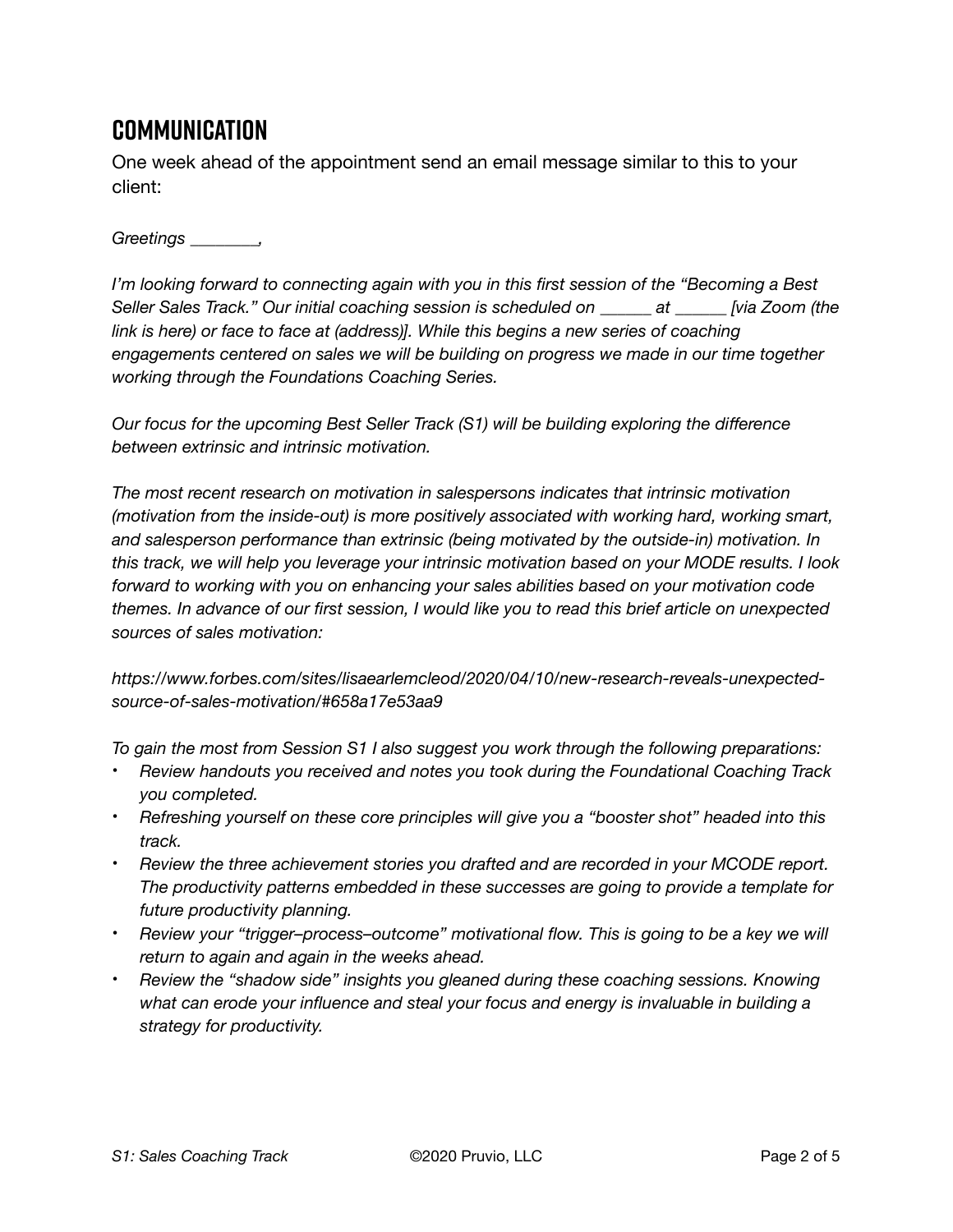*During our session, I would like to learn more about why you entered a sales profession or have an interest in sales, what motivates you as a salesperson––when you "come alive" as well as what you dread.* 

*I look forward to our time together.* 

*Sincerely,* 

*\_\_\_\_\_\_\_\_\_\_\_\_\_\_\_\_\_\_\_\_\_\_\_\_\_\_ Certified MCODE Practitioner*

### **SESSION OUTLINE**

#### **Meet + Greet [3 minutes]:**

*Practitioner Note: Come with something personal to share with your client (no more than 30 seconds of this 3 minute block). Then ask them to share, and follow up with at least one probing question.* 

**Transition: [2 minutes]:** "Today we want to talk about your purpose in sales. The most recent research indicates that intrinsic motivation is more positively associated with working hard, working smart, and salesperson performance than extrinsic motivation. I know you want all 3 of those things to be present and MCODE will help you do that."

*Practitioner Note: For each coaching session – whether it is a scripted format or an open discussion format – keep the F.L.O.W. coaching model front and center in your mind. Make running notes through the session and keep track of where you are in the model and particularly when you transition from one segment to another. Make note of specifically where in the F.L.O.W. pattern you are seeing the energy and the "aha" moments. These will be key insights when you guide the client to potential action items at the the "W.ork It" segment of the F.L.O.W. model. Also, keep close tabs on the clock. It's the coach's responsibility to strike the healthy balance between following the improvisation of the session WITHIN the bounds of time and topic. This takes practice, and watching the clock is vital.*

#### **Consultative Coaching Conversation [20-25 minutes]**

As preparation for today, I suggested that you read the April, 2020 *Forbes* article regarding sales motivation.

1. What grabbed your attention with the research article about the unexpected source of sales motivation?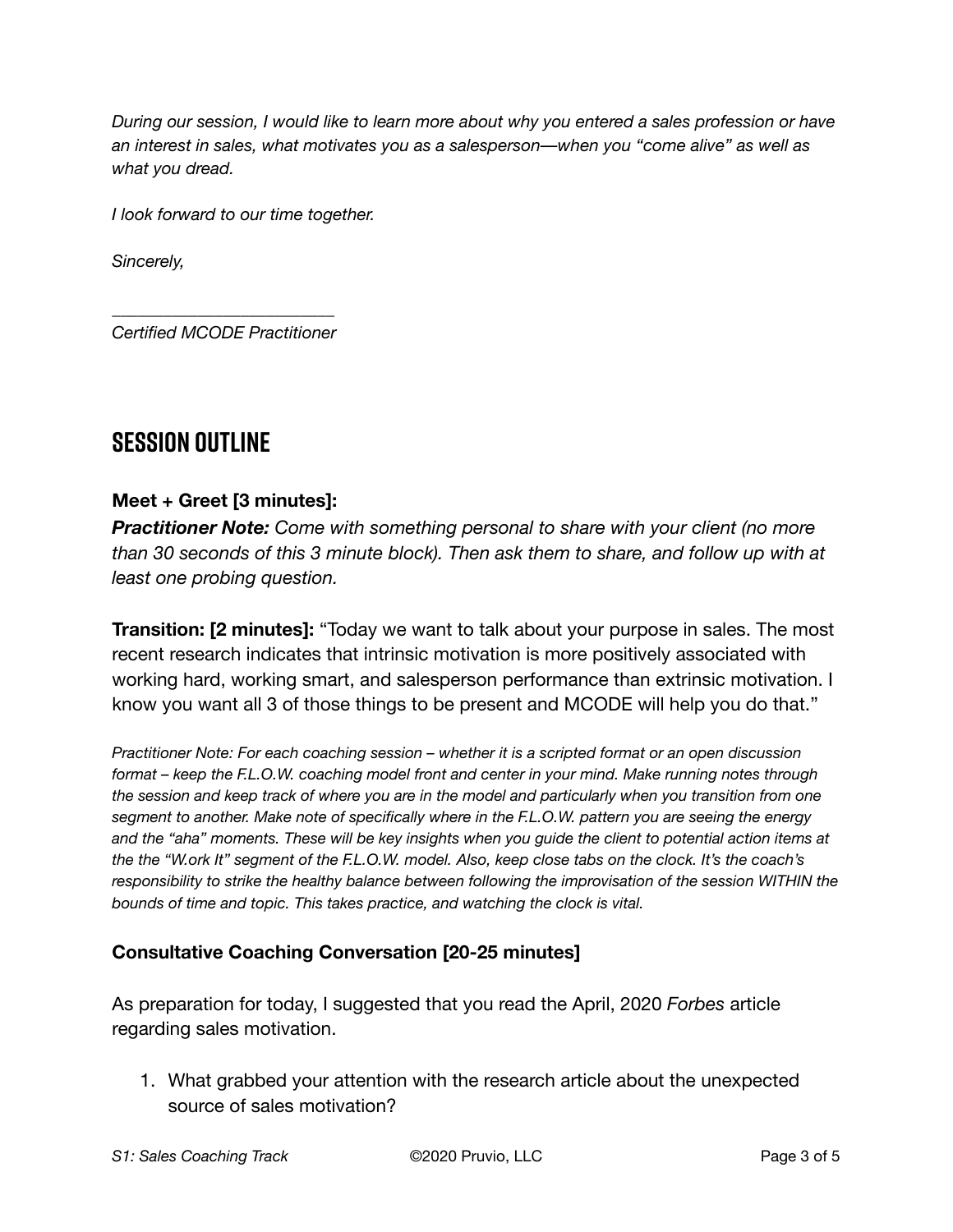- 2. Does the following statement from the article ring true for your performance? Why/Why Not? *"Instead of focusing on financial payouts for sales personnel to perform better, concentrating on meeting the intrinsic needs of salespeople can lead to better objective performance outcomes."*
- 3. We believe that for most salespeople an enticing financial incentive package is "the ticket to the game." However (consistent with research) *purpose* is the fuel of "best selling" sales people. Let's talk about your purpose in sales…
	- a. Why did you enter a sales position?
	- b. What keeps you motivated in your sales profession?
	- c. Where do you come alive in the sales process? (Make observations re: their MCODE themes)
	- d. What do you dread in the sales process? (Make observations re: their MCODE themes)

*Practitioner Note: keeping in mind what you heard the person say in their responses, reflect back and help the client draft their sales purpose statement.* 

#### **Current Reality and F.L.O.W. Response [20 Minutes]:**

*In this section you will guide your client through the F.L.O.W. (F.ind Out, L.earn About, O.wn, W.ork It) process to surface one pressing sales challenge where prioritizing intrinsic motivation is a priority. Your goal is to help surface the client's F.L.O.W. (F.ind Out, L.earn About, O.wn It, W.ork It) for this challenge.* 

*F.ind Out: What current challenge is inhibiting your maximum sales success?* 

*L.earn About: Consider now your achievement stories and the motivation flow embedded in them. How might recalling your recurring pattern of trigger–process– outcome help you articulate your intrinsic motivation for sales?* 

*O.wn: Is there a shadow side tendency in your motivation flow that sheds light on why you are struggling to meet this responsibility with excellence? In light of this, articulate a need for personal growth as a sales professional?* 

*W.ork it: Given what you have learned about your motivation flow and your shadow side tendencies, what one or two adjustments could you make and/or what skill could you develop to upgrade your productivity in this sphere? Is this your commitment?*